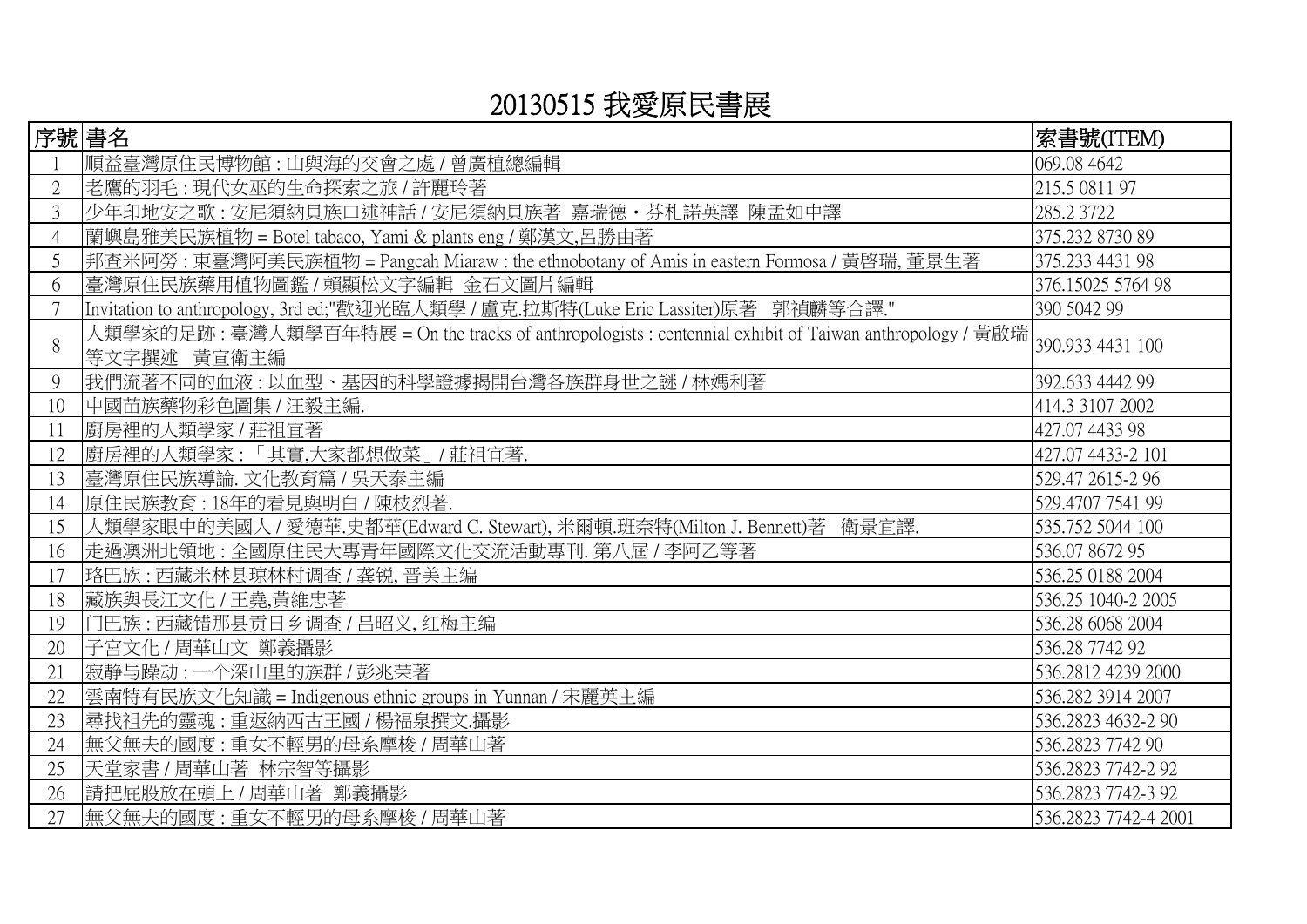| 28 | 侗族服飾藝術探秘 / 吳美雲總編輯                                                                                     | 536.2830 2681 83   |
|----|-------------------------------------------------------------------------------------------------------|--------------------|
| 29 | 新疆世居民族 / 續西發著                                                                                         | 536.285 2411 2006  |
| 30 | 與神木輝映的阿里山民族:鄒族 = Tsou / 達西烏拉彎.畢馬(田哲益)著                                                                | 536.29 0043 95     |
| 31 | 歌舞魅力最震憾人的民族 : 阿美族 = Amis / 亞磊絲.泰吉華坦著                                                                  | 536.29 0043 95     |
| 32 | 充滿藝術氣息的民族: 魯凱族 = Rukai / 亞磊絲 泰吉華坦著                                                                    | 536.29 0043 95     |
| 33 | 最了解海洋的民族:達悟族 = Tau / 達西烏拉彎.畢馬(田哲益)著                                                                   | 536.29 0043 95     |
| 34 | 喜愛花環的美麗民族: 卑南族 = Puyuma / 達西烏拉彎.畢馬(田哲益)著                                                              | 536.29 0043 95     |
| 35 | 崇嶺隱士 玉山精靈 : 布農族 = Bunum / 亞磊絲 泰吉華坦著                                                                   | 536.29 0043 95     |
| 36 | 找回民族標誌的民族:噶瑪蘭族/達西烏拉彎.畢馬(田哲益)著                                                                         | 536.29 0043 95     |
| 37 | 擁有神秘祭儀的民族:賽夏族 = Saisiat / 'oebay a awi'趙一先著                                                           | 536.29 0043 95     |
| 38 | 爭取創造新境的峽谷民族:太魯閣族 = Taruku / 達西烏拉彎 畢馬(田哲益),Dakis Pawan(郭明正)著                                           | 536.29 0043 95     |
| 39 | 杵音悠揚的逐鹿民族: 邵族 = Ita Thao / 達西烏拉彎.畢馬(田哲益)著                                                             | 536.29 0043 95     |
| 40 | 織藝精湛的紋面民族: 泰雅族 = Atayal / 陳勝榮著                                                                        | 536.29 0043 95     |
| 41 | 大武山的守護者: 排灣族 = Paiwan / 亞磊絲.泰吉華坦著                                                                     | 536.29 0043 95     |
| 42 | 臺灣原住民的社會與文化 / 王嵩山著                                                                                    | 536.29 1022 90     |
| 43 | 番刀出鞘 / 瓦歷斯.諾幹作                                                                                        | 536.29 1074 89     |
| 44 | 臺灣原住民之美 = Taiwan's aboriginal peoples eng / 王煒昶攝影 · 撰文 Phillip Newell英文翻譯                             | 536.29 1093 2002   |
| 45 | 原住民生活據點:導覽手冊 / 山海文化雜誌社編輯                                                                              | 536.29 2302 88     |
| 46 | 跨越世紀的影像:鳥居龍藏眼中的臺灣原住民 / 宋文薰等撰稿 遠流出版事業股份有限公司臺灣館編輯                                                       | 536.29 3004 84     |
| 47 | 大地子女:臺灣原住民概述 / 江桂珍撰寫 國立歷史博物館編輯委員會編輯                                                                   | 536.29 3141 90     |
| 48 | 被遺忘的聖域:原住民神話.歷史與文學的追溯 / 浦忠成著                                                                          | 536.29 3355-2 96   |
| 49 | 臺灣原住民族映像:淺井惠倫教授攝影集/笠原政治編 楊南郡譯                                                                         | 536.29 3552 84     |
| 50 | 生蕃行腳:森丑之助的臺灣探險 / 森丑之助原著 楊南郡譯註.                                                                        | 536.29 4137 101    |
| 51 | 臺灣原住民族運動史料彙編 / 夷將.拔路兒主編                                                                               | 536.29 5256 97     |
| 52 | 臺灣原住民的社會與文化 / 田哲益著                                                                                    | 536.29 6058 90     |
| 53 | 臺灣原住民文化藝術 = Culture and art of the Formosan Aborigines eng / 劉其偉編著                                    | 536.29 7242-2      |
| 54 | 世紀容顏:百年前的臺灣原住民圖像 / 國家圖書館特藏組編 陳宗仁主編                                                                    | 536.29 7532 92     |
| 55 | 野百合之歌:魯凱族的生命禮讚 / 奧威尼.卡露斯著                                                                             | 536.29 7784 90     |
| 56 | 臺灣原住民衣飾文化:傳統. 意義. 圖說 = Culture of clothing among Taiwan aborigines : tradition, meaning, image / 李莎莉著 | 536.29/4 4044 87   |
| 57 | 夾縫中的族群建構:臺灣原住民的語言.文化與政治 / 孫大川著.                                                                       | 536.2907 1242-2 99 |
| 58 | 重返舊部落 / 趙啟明著                                                                                          | 536.2907 4936 91   |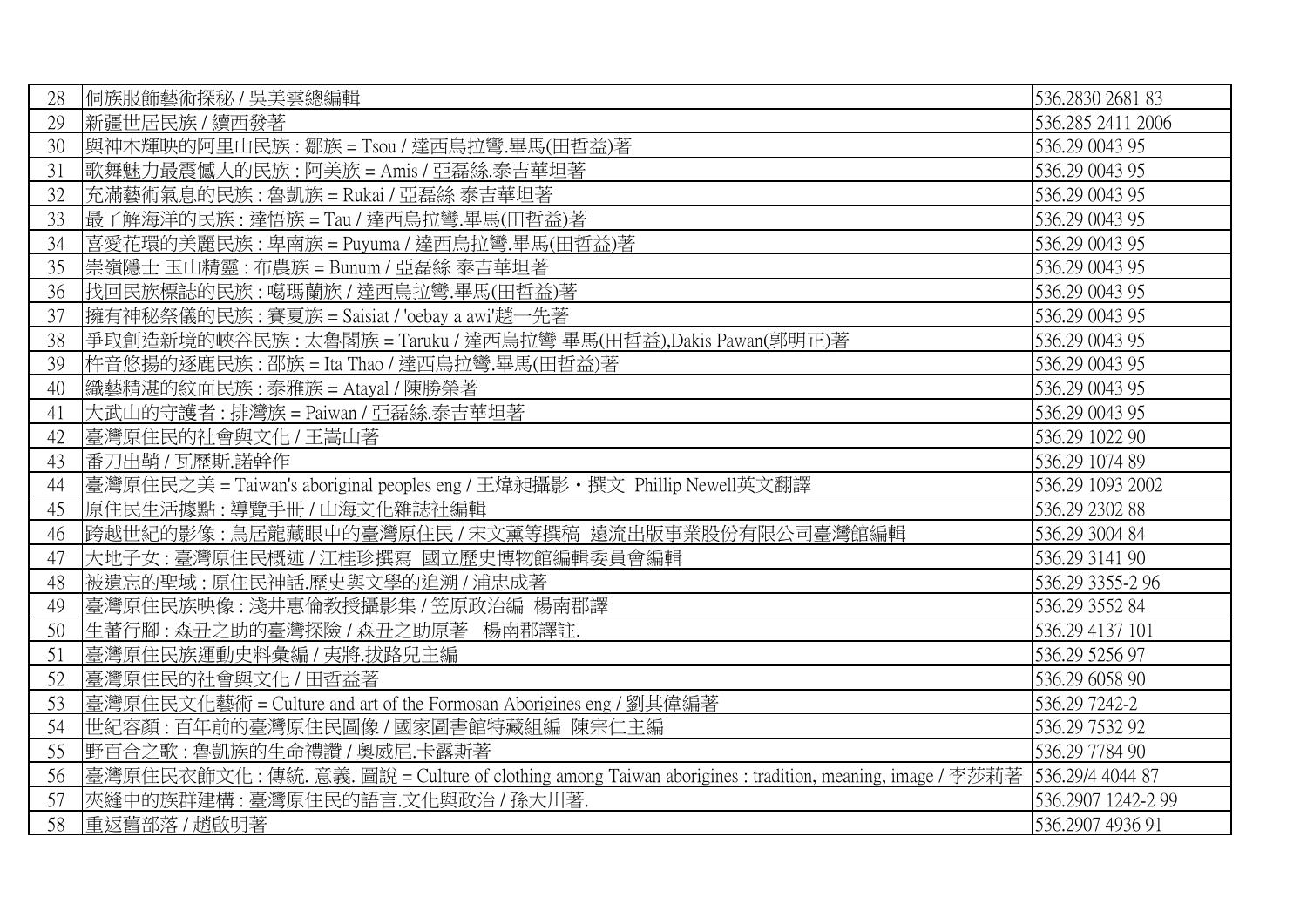| 59 | 悲情的山林:臺灣山地小說選 / 吳錦發編著                                                                                                                                       | 536.2908 4372     |
|----|-------------------------------------------------------------------------------------------------------------------------------------------------------------|-------------------|
| 60 | 最後的獵人:吳濁流文學獎/拓拔斯著                                                                                                                                           | 536.2908 4372     |
| 61 | 高砂王國 / 達利.卡給(柯正信)日文原著 游霸士.撓給赫(田敏忠)漢譯                                                                                                                        | 536.291 2128 91   |
| 62 | 無言的幽谷 / 徐宗懋,張群智撰稿 高金素梅策劃                                                                                                                                    | 536.291 2834 91   |
| 63 | 崇信祖靈的民族:賽德克人/巴萬.韃那哈(沈明仁)作                                                                                                                                   | 536.291 3462 87   |
| 64 | 泰雅傳統文物誌:一位泰雅族頭目私藏文物館紀實 / 卡義.卜勇(簡雲生)著 黑帶.巴彥(曾作振)譯                                                                                                            | 536.291 8812 96   |
| 65 | 誰是賽夏族?/賴盈秀作                                                                                                                                                 | 536.292 5712 93   |
| 66 | 瀨川孝吉臺灣原住民族影像誌: 鄒族篇 = Segawa's illustrated ethnography of indigenous Formosan people-The Tsou eng / 湯<br>淺浩史著 許進發譯                                           | 536.295 3335 89   |
| 67 | 排灣族的琉璃珠 / 許美智著                                                                                                                                              | 536.296 0088      |
| 68 | 頭目哈古 / 趙剛著 許莉青攝影                                                                                                                                            | 536.296 4972 94   |
| 69 | 雲豹的傳人 / 奧威尼 · 卡露斯盎著                                                                                                                                         | 536.296 7784      |
| 70 | 阿美族在Cepo2 : 花蓮港口部落地方生活文化手冊 / 林秀美等撰 陳坤一總編輯                                                                                                                   | 536.297 4428 85   |
| 71 | 蘭嶼報告1987-2007 / 關曉榮著                                                                                                                                        | 536.298 7769-2 96 |
| 72 | 後山西拉雅人物誌 / 張振岳著                                                                                                                                             | 536.299 1157      |
| 73 | 平埔族調查旅行:伊能嘉矩臺灣通信選集/伊能嘉矩原著 楊南郡譯註                                                                                                                             | 536.299 2248      |
| 74 | 噶瑪蘭族:永不磨滅的尊嚴與記憶 / 木枝.籠爻(潘朝成)作                                                                                                                               | 536.299 3245 88   |
| 75 | 我是不是平埔人DIY / 劉還月,陳柔森,李易蓉著                                                                                                                                   | 536.299 7237-3 90 |
| 76 | 重塑臺灣平埔族圖像:日本時代平埔族資料彙編/陳柔森主編 葉婉奇翻譯                                                                                                                           | 536.299 7514:2 88 |
| 77 | 流浪的土地 / 臺灣平埔族學會策劃 劉還月主編                                                                                                                                     | 536.29907 7237 87 |
| 78 | 再見刺桐花開 / 臺灣平埔族學會策劃 陳柔森主編                                                                                                                                    | 536.29907 7514 88 |
| 79 | 臺灣原住民:人族的文化旅程 / 王嵩山著                                                                                                                                        | 536.33 1022 99    |
| 80 | 形.色.紋.質:臺灣原住民生活美學的微觀之旅 特展專刊 = Form, color, pattern, texture: A microscopic journey through the<br>living aesthetics of Taiwan's indigenous peoples / 盧梅芬主編. | 536.33 2144 100   |
| 81 | 向世界發聲:原住民散文中的文化演現 / 程麗華著.                                                                                                                                   | 536.33 2614 102   |
| 82 | 探險台灣:鳥居龍藏的台灣人類學之旅 / 鳥居龍藏原著<br>楊南郡譯註.                                                                                                                        | 536.33 2704 101   |
| 83 | 舞動與跨越部落的史前館日活動成果專輯 / 胡智偉執行編輯                                                                                                                                | 536.33 4782 97    |
| 84 | Ho haiyan!跟著原住民瘋慶典 / 馬繼康文字 蔣依芳插畫.                                                                                                                           | 536.33/7 7120 101 |
| 85 | 臺灣原住民巫師與儀式展演 / 胡台麗,劉璧榛主編                                                                                                                                    | 536.33007 4721 99 |
| 86 | 百年來的凝視:日本國立民族學博物館珍藏台灣原住民文物展示=百年の時を越えて:国立民族学博物館台湾原住民<br>族コレクション/野林厚志主編 黃淑芬等翻譯                                                                                | 536.3307 6474 98  |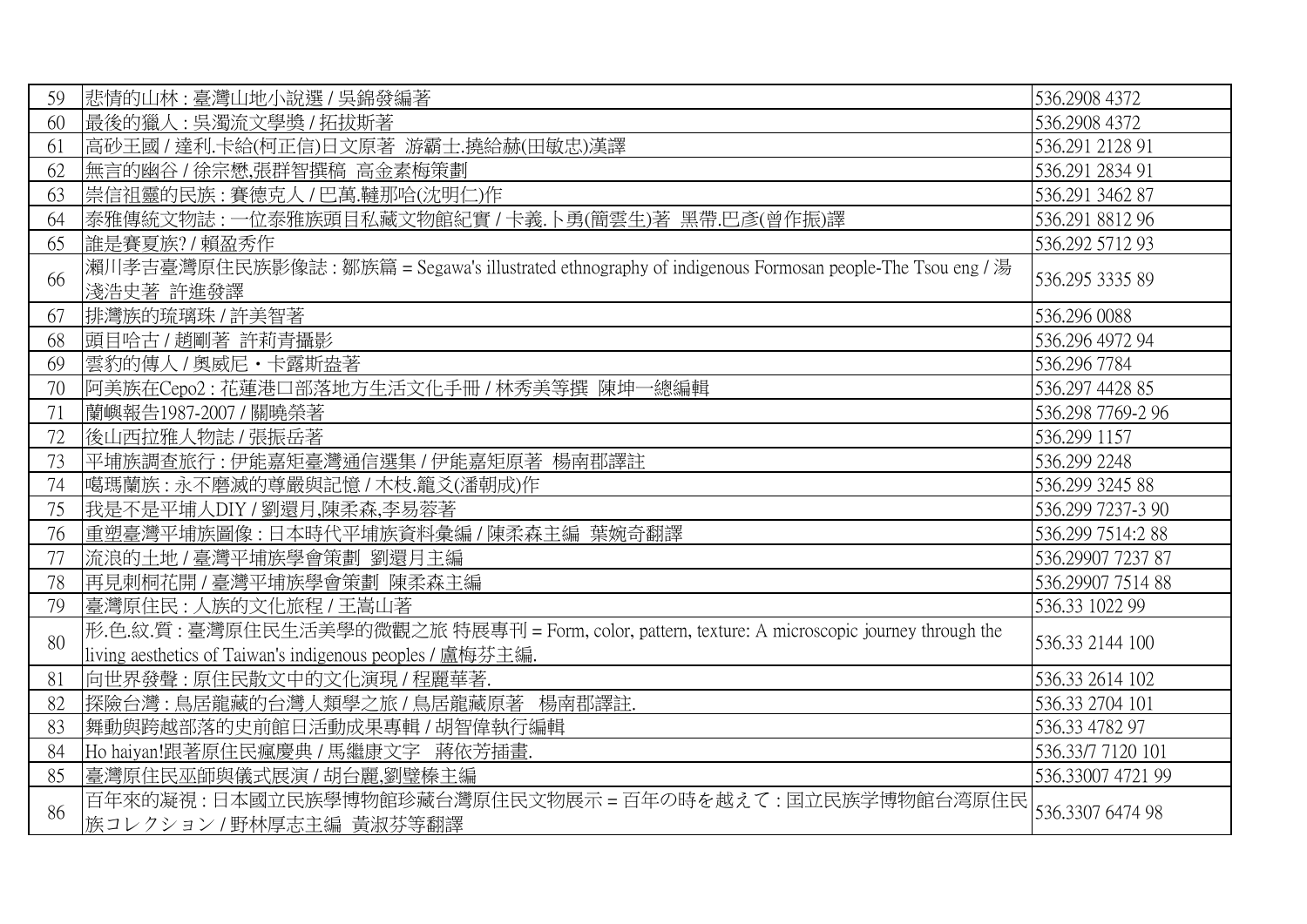| 87   | 重現泰雅: 泛泰雅傳統服飾重製圖錄 = Reappearance of Atayal: catalogue of the reproductions of Pan-Atayal traditional                                          | 536.3311 0081 97    |
|------|-----------------------------------------------------------------------------------------------------------------------------------------------|---------------------|
|      | costumes eng / 方鈞瑋主編 國立臺灣史前文化博物館出版品編輯委員會編輯                                                                                                    |                     |
| 88   | Yaba的話: 一個當代泰雅人的傳統沈思 = Words from Yaba / 比令.亞布, 賴愷筑作                                                                                          | 536.3311 2814 98    |
| 89   | 消失中的臉譜:泰雅紋面國寶 / 劉仁祥, 盧欽賢著                                                                                                                     | 536.3311 7223 99    |
| 90   | 瀨川孝吉台灣原住民族影像誌. 布農族篇 = Segawa's Illustrated ethnography of indigenous formosan people : the bunun = 台湾<br>先住民写真誌: ブヌン篇 / 湯淺浩史(Yuasa Hiroshi)著. | 536.333 3335 98     |
| 91   | 屏東縣排灣族民族誌影像圖錄 / 任先民攝影 吳燕和協助<br>傅君編輯.                                                                                                          | 536.3361 2227 101   |
| 92   | 卑南族的家與植物. 人文篇 / 李麗雲等編著.攝影                                                                                                                     | 536.3365 4011 98    |
| 93   | 噶瑪蘭族:變化中的一群人 / 清水純著.                                                                                                                          | 536.3393 3512-2 100 |
| 94   | 南島新世界 / 經典雜誌編著                                                                                                                                | 536.36 2500 90      |
| 95   | 發現南島 / 經典雜誌編著                                                                                                                                 | 536.36 2500-2 90    |
| 96   | 走!到南島去 / 經典雜誌編輯群作 幸蔓改寫                                                                                                                        | 536.36 4044-2 90    |
|      | 打樹成衣: 南島語族的樹皮布及其文化 = Felting bark to make cloth : catalogue of the tapa collections of the national museum                                    |                     |
| 97   |                                                                                                                                               | 536.39 1118 100     |
|      | of prehistary, Taiwan / 張至善主編.                                                                                                                |                     |
| 98   | Vaka Moana大洋之舟: 南島祖先的海洋之旅: 太平洋島嶼的發現和殖民 / 傅君編                                                                                                  | 536.39 2317 97      |
| 99   | 戰士旅行者 : 巫士唐望的最終指引 / 卡羅斯.卡斯塔尼達(Carlos Castaneda)原著 魯宓譯                                                                                         | 536.51 2447-2 89    |
| 100  | 美洲印第安人的文化 / 艾文.約瑟斐(Alvin M. Josephy, Jr.)著 賈士蘅譯                                                                                               | 536.51 2711 93      |
| 101  | 印地安之歌 : 美洲原住民的心靈補劑 / 琦娃.詹姆斯(Cheewa James)編 林淑貞譯;"2001 心靈清流系列 24"                                                                              | 536.51 2744 88      |
| 102  | 月女 / 安德路斯(Lynn V. Amdrews)作 劉蘊芳譯                                                                                                              | 536.51 3264         |
| 103  | 巫士.詩人.神話 : 美洲印第安英雄史詩 / 尼古拉斯.黑麋鹿(Nicholas Black Elk)口述 約翰.内哈特(John G. Neihardt)記述 賓 536.51 4062 92                                             |                     |
| 104  | 力量的傳奇: 唐望故事 / Carlos Castaneda作 魯宓譯                                                                                                           | 536.51 4447         |
| 105  | 巫士唐望的世界 / 卡羅斯.卡斯塔尼達(Carlos Castaneda)著 魯宓譯                                                                                                    | 536.51 4447-2       |
| 106  | 老鷹的贈予: 唐望故事 / 嘉斯塔尼達(Carlos Castaneda)作 魯宓譯                                                                                                    | 536.51 4447-3       |
| 107  | 獨木舟獵鯨記 / 勞勃.蘇利文(Robert Sullivan)著 吳思齊譯                                                                                                        | 536.512/78 4420 92  |
| 108  | 加拿大Metis原住民族 / 施正鋒編                                                                                                                           | 536.51307 0818 99   |
| 109  | 加拿大原住民權利保障 / 施正鋒編                                                                                                                             | 536.51307 0818-2 99 |
| 110  | 天真的人類學家之重返多瓦悠蘭 / 奈吉爾.巴利(Nigel Barley)著 何穎怡譯                                                                                                   | 536.642 7722-2 91   |
| -111 | 吉普賽的智慧 / 黎瑞剛著                                                                                                                                 | 536.9 2717 89       |
| 112  | <b>臺灣原住民身體裝飾與服飾 = The body decorations and custumes of Taiwan aborigines eng / 施翠峰著</b>                                                       | 538.161 0812 93     |
| 113  | 百彩千辉:云南民族服饰/玉腊编著.                                                                                                                             | 538.182 1072 2000   |
|      | 114 民族服饰: 一种文化符号 中国西南少数民族服饰文化研究 / 邓启耀著.                                                                                                       | 538.182 1739-2 1991 |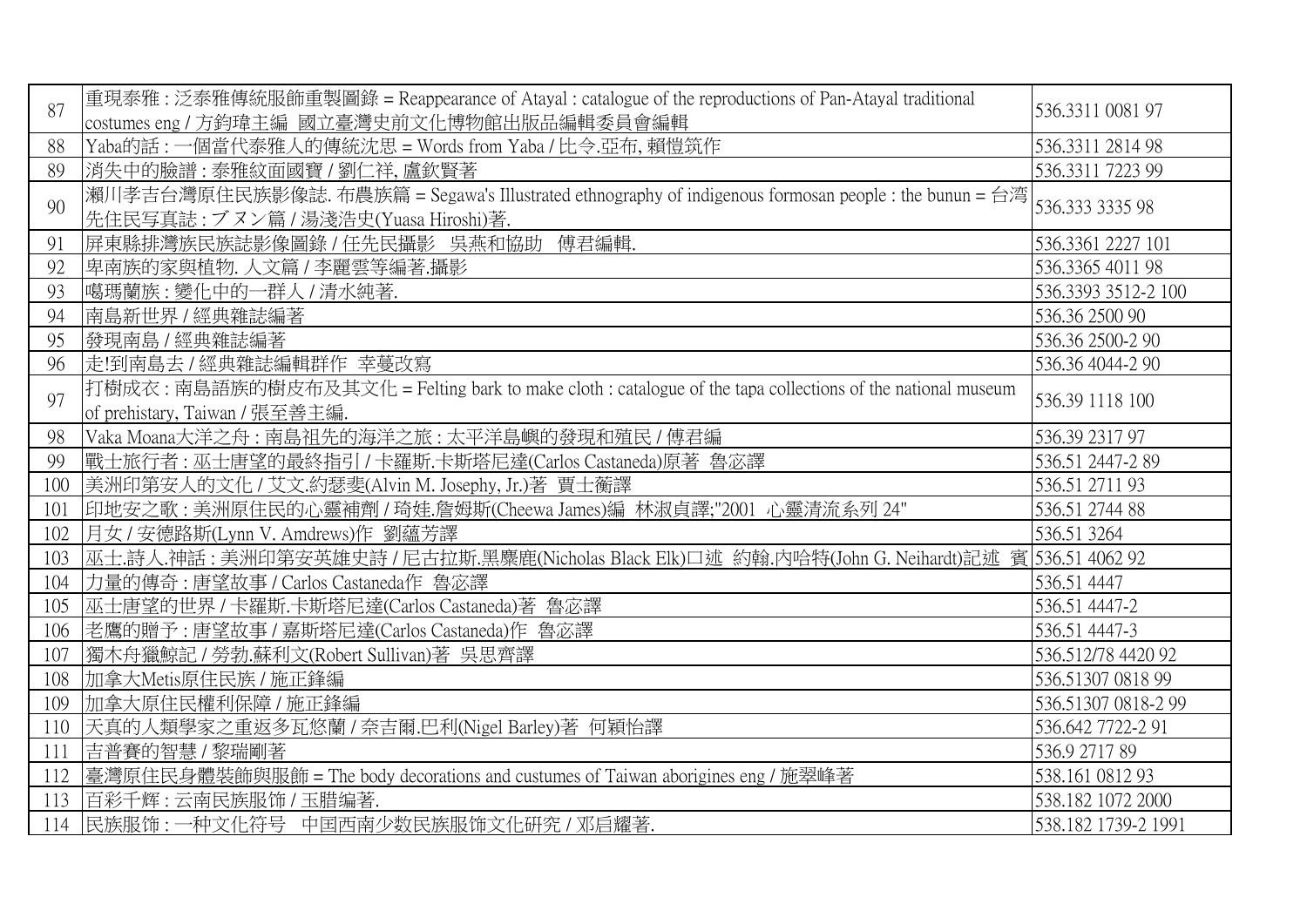| 115 | 苗族服飾特展:黔東南 / 國立歷史博物館編輯委員會編輯                                                                                     | 538.182 4078 88    |
|-----|-----------------------------------------------------------------------------------------------------------------|--------------------|
| 116 | 苗族服饰文化 / 杨正文著                                                                                                   | 538.182 4610 1998  |
| 117 | 中國西部少數民族服飾 = the dress and costume of minority nationalties in the western China / 鄭啟耀撰文                        | 538.182 8739 82    |
| 118 | 排灣族的衣飾文化 / 李莎莉著                                                                                                 | 538.191 4044       |
| 119 | 臺灣原住民傳統服飾 / 李莎莉著                                                                                                | 538.191 4044       |
| 120 | 中國少數民族的飲食文化 / 黃樹民主編                                                                                             | 538.78207 4447 98  |
| 121 | 世界之民族:世界100個奇風異俗導覽 / 「月刊民博」編輯部編著 李毓昭譯                                                                           | 538.8717489        |
| 122 | 原住民祖母給世界的忠告: 女姓長者提供給人類的遠見 / 卡蘿.雪佛(Carol Schaefer)著 李美燕譯                                                         | 539.5 1025 97      |
| 123 | 神話之美:臺灣原住民之想像世界 / 孫大川作                                                                                          | 539.529 1242       |
| 124 | 原住民的神話與文學 / 巴蘇亞. 博伊哲努(浦忠成)著                                                                                     | 539.529 3355-3 88  |
| 125 | 噶瑪蘭族神話傳說集 : 以原語記錄的田野資料 / 清水純著 Kaneko Erika英譯 王順隆中譯                                                              | 539.529 3512 87    |
| 126 | 魯凱族:多情的巴嫩姑娘 = Baleng and the snake : stories from the Rukai tribe eng / 奧威尼.卡露斯故事採集 伊誕.巴瓦瓦隆                     | 539.529 4372 95    |
|     | 繪圖 文魯彬(Robin J. Winkler)英譯                                                                                      |                    |
| 127 | 卑南族: 神秘的月形石柱 = Mysterious crescents : stories from the Puyuma tribe eng / 林志興故事採集 陳建年繪圖 文魯彬                     | 539.529 4372 95    |
|     | (Robin J. Winkler)英譯                                                                                            |                    |
| 128 | 排灣族:巴里的紅眼睛 = Pali's red eyes and other stories from the Paiwan tribe eng / 亞榮隆.撒可努故事採集 見維巴里繪圖                   | 539.529 4372 95    |
|     | 文魯彬(Robin J. Winkler)英譯                                                                                         |                    |
| 129 | 泰雅族:彩虹橋的審判 = The rainbow's judgment : stories of the Atayal tribe eng / 里慕伊.阿紀故事採集 瑁瑁.瑪邵繪圖文                     | 539.529 4372 95    |
|     | 魯彬(Robin J. Winkler)英譯                                                                                          |                    |
| 130 | 賽夏族 : 巴斯達隘傳說 = Pas-taai : Legends of the little people and other stories from the Saisiat eng / 潘秋榮故事採集 賴英澤     | 539.529 4372 95    |
|     | 繪圖 文魯彬(Robin J. Winkler)英譯                                                                                      |                    |
| 131 | 鄒族:復仇的山豬 = Revenge of the mountain boar and other stories from the Cou tribe eng / 巴蘇亞.迪亞卡納故事採集 阿伐              | 539.529 4372 95    |
|     | 伊.尤于伐那繪圖 文魯彬(Robin J. Winkler)英譯                                                                                |                    |
| 132 | 阿美族: 巨人阿里嘎該 = Alikakay the giant child eater and other stories from the Amis Tribe eng / 馬耀.基朗故事採集 林順           | 539.529 4372 95    |
|     | 道繪圖 文魯彬(Robin J. Winkler)英譯                                                                                     |                    |
| 133 | 邵族:日月潭的長髮精怪 = The long haired spirit of Sum Moon Lake:stories from the Thao Tribe eng / 簡史朗故事採集 陳俊              | 539.529 4372 95    |
|     | 傑繪圖 文魯彬(Robin J. Winkler)英譯;"2001 臺灣原住民的神話與傳說"                                                                  |                    |
| 134 | 布農族 : 與月亮的約定 = Rendezvous with the moon : stories from the Bunun Tribe eng / 杜石鑾故事採集 陳景生繪圖 文魯   539.529 4372 95 |                    |
| 135 | 達悟族: 飛魚之神 = The flying fish spirit and other stories from the Tao Tribe of orchid island eng / 希南.巴娜妲燕故事採集      | 539.529 4372 95    |
|     | 席.傑勒吉藍繪圖 文魯彬(Robin J. Winkler)英譯                                                                                |                    |
|     | 136 排灣族神話與傳說 / 達西烏拉彎.畢馬著                                                                                        | 539.529 6058-11 92 |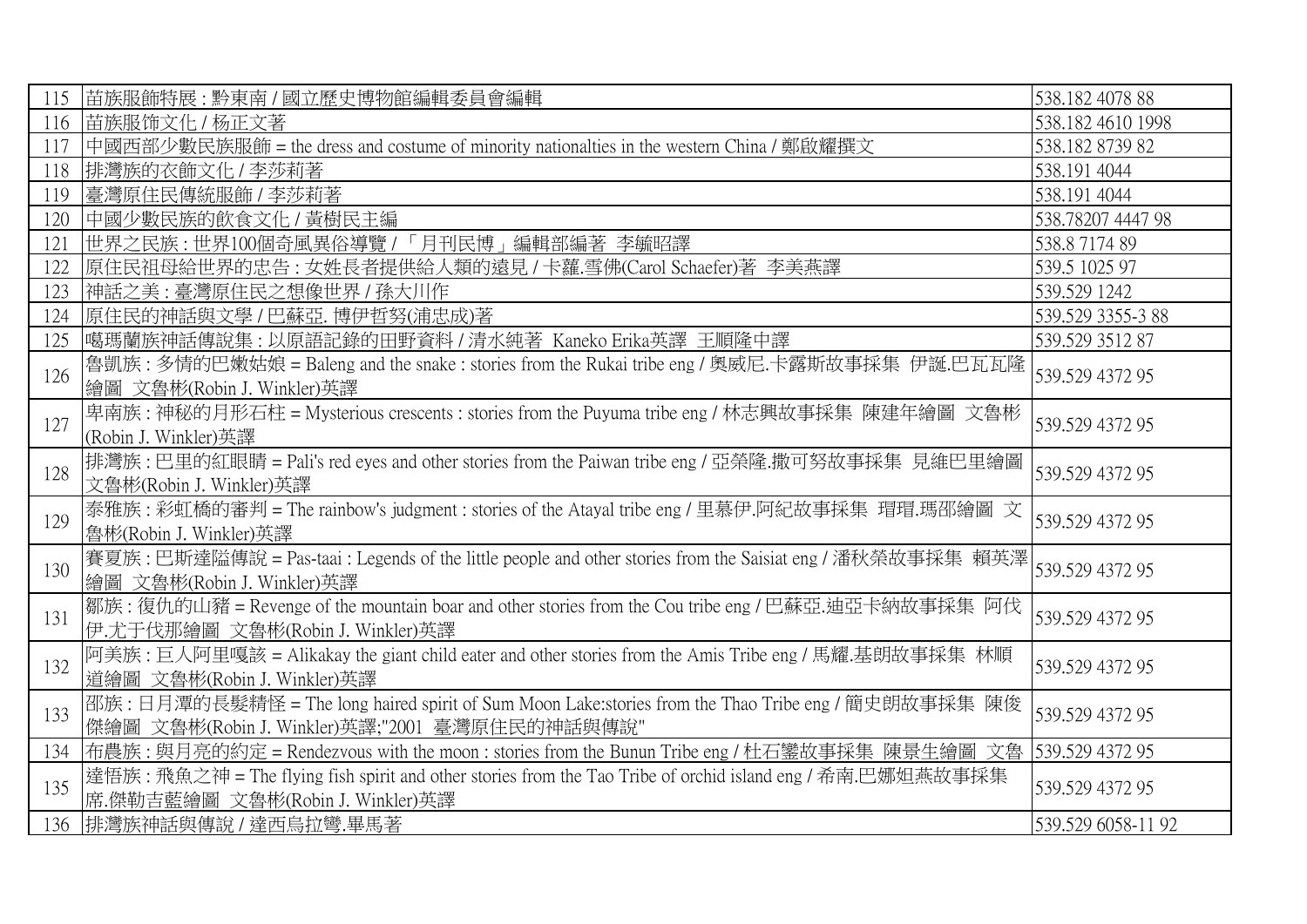| 137 | 八代灣的神話 / 夏曼.藍波安編著 儲嘉慧繪圖.                                                                       | 539.5339 1643 100       |
|-----|------------------------------------------------------------------------------------------------|-------------------------|
| 138 | 排灣族神話故事精選 / 陳枝烈編著.                                                                             | 539.5339 7541 101       |
| 139 | 土地的守護神 : 原住民與地球的健康 / Alan Thein Durning著 李永展, 林泠譯                                              | 541.3 4430:2 88         |
| 140 | 八八水災口述史:2009~2010災後重建訪問紀錄 / 陳儀深主訪 簡佳慧等紀錄 台灣教授協會企劃.                                             | 548.314 7523 100        |
| 141 | 大武山的歌聲:八八風災後的泰武重建路 / 吳元熙等作.攝影 洪貞玲主編.                                                           | 548.315 2617 100        |
| 142 | 原住民族土地權之探討:以花蓮太魯閣族為例(下)/邱寶琳著.                                                                  | 554.2933 7731-2 101     |
| 143 | 久久酒一次 / 孫大川著                                                                                   | 639.9 1242              |
| 144 | 苗族瑤族與長江文化 / 吳永章,田敏著                                                                            | 672.04 2630 2007        |
| 145 | 霧社事件:臺灣原住民歷史漫畫書 / 邱若龍編繪                                                                        | 673.2283 7740 90        |
| 146 | 霧社事件:臺灣第一部原住民調查報告漫畫 = Oda mspais alang paran eng / 邱若龍編繪                                       | 673.2283 7740-2 93      |
| 147 | 「百年觀點-史料中的臺灣.原住民及臺東」特展導覽專刊 = Exhibition guidebook of Hundreds Years of Historical Views        | 673.27 2112 96          |
|     | about Taiwan : Historical Materials about Taiwan.Taitung and Taiwanese Aborigines eng / 何孟侯等撰文 |                         |
| 148 | 在龍背上:青藏高原十年紀行 / 王志宏作                                                                           | 676.66 1043 90          |
| 149 | 毛利人的家鄉:紐西蘭北島 / 李憲章撰文,攝影                                                                        | 716.08 4422             |
| 150 | 賽德克巴萊:史實全紀錄 / 王擎天著.                                                                            | 733.21 1041 100         |
| 151 | 能高越嶺道.穿越時空之旅 = A story of the Nengao National Trail / 徐如林, 楊南郡著.                               | 733.28 2844 100         |
| 152 | 漫畫.巴萊:台灣第一部霧社事件歷史漫畫/邱若龍著.                                                                      | 733.2857 7740 100       |
| 153 | 前進原鄉 / 大慶(YUKI DAKI)著.                                                                         | 733.69 4000 101         |
| 154 | 台灣踏查日記 / 伊能嘉矩著 楊南郡譯註.                                                                          | 733.7 2248              |
| 155 | 台灣踏查日記 / 伊能嘉矩原著 楊南郡譯註.                                                                         | 733.7 2248 101          |
| 156 | 我在怪怪島的日子 / 提姆.富蘭納瑞(Tim Flannery)著 趙丕慧譯                                                         | 739.59 3421 91          |
| 157 | 透視塞爾特人 / Hazel Mary Martell[原著] 葉懿慧,林麗雯翻譯                                                      | 740.21 7121 84          |
| 158 | 卡拉哈里沙漠的失落世界 / 勞倫斯.凡.德.普司特(Lourens van der Post)著 周靈芝譯                                          | 768.19 8012 92          |
| 159 | 個臺灣原住民的經歷 / 莫那能口述 劉孟宜錄音整理, 呂正惠編輯校訂                                                             | 783.3886 4412:2 7213 99 |
| 160 | 從都蘭到新幾內亞 = From A'tolan to New Guinea / 蔡政良著.                                                  | 783.3886 4413 100       |
| 161 | BaLiwakes跨時代傳唱的部落音符:卑南族音樂靈魂陸森寶 / 孫大川著.                                                         | 783.3886 7443 1242 96   |
| 162 | 繫在皮繩扣上的魂 / (藏族)札西達娃著                                                                           | 850.8 9256-5            |
| 163 | 霧社緋櫻:永州詩集 / 巫永福著                                                                               | 851.486 1033-3          |
| 164 | 番人之眼 / 瓦歷斯. 諾幹著                                                                                | 855 0448 88             |
| 165 | 山海世界:臺灣原住民心靈世界的摹寫/孫大川著                                                                         | 855 1242                |
| 166 | 山海世界:臺灣原住民心靈世界的摹寫 / 孫大川著                                                                       | 855 1242 99             |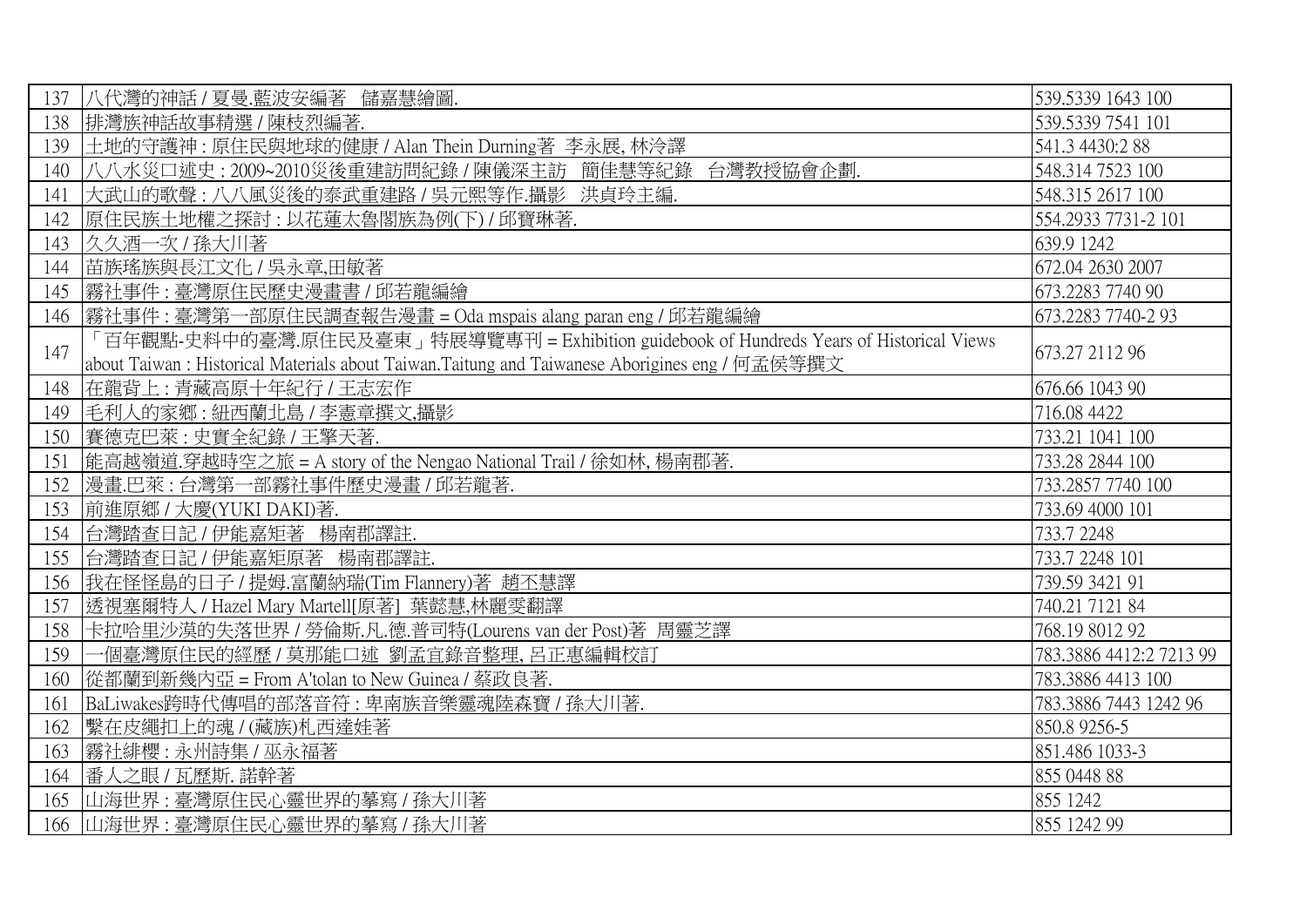| 167 | 搭蘆灣手記 / 孫大川作                                                          | 855 1242-3 99      |
|-----|-----------------------------------------------------------------------|--------------------|
| 168 | 老鷹,再見:一位排灣女子的藏西之旅 / 伊苞著 [張智銘攝影]                                       | 855 2744:2 93      |
| 169 | 山野笛聲 / 里慕伊.阿紀(泰雅族)著                                                   | 855 6042 90        |
| 170 | 蘭嶼行醫記 / 拓拔斯.塔瑪匹瑪(田雅各)著                                                | 855 6072 87        |
| 171 | 冷海情深 / 夏曼.藍波安著                                                        | 857.63 1643 99     |
| 172 | 最後的獵人 / 拓拔斯著                                                          | 857.63 6072        |
| 173 | 旋風酋長:原住民的故事 / 陳英雄著                                                    | 857.63 7544:2 92   |
| 174 | 戴墨鏡的飛鼠 / 瓦歷斯. 諾幹著                                                     | 857.7 1074 86      |
| 175 | 排灣族的一年 / 馬筱鳳著                                                         | 857.77187          |
| 176 | 霧重雲深:霧社事件後,一個泰雅家庭的故事/鄧相揚著                                             | 857.85 1745 87     |
| 177 | 老蕃王與小頭目 / 張淑美著 陳裕堂繪圖                                                  | 859.3 4170         |
| 178 | 當世界留下二行詩 / 瓦歷斯.諾幹(Walis.Nokan)著.                                      | 863.8487 1074 100  |
| 179 | 北大武山之巔:排灣族新詩 = i cingur i tjagaraus / 讓阿淥.達入拉雅之著                      | 863.851 0733 99    |
| 180 | 迷霧之旅 / 瓦歷斯.諾幹著.                                                       | 863.855 1074 101   |
| 181 | 黑色的翅膀 / 夏曼.藍波安著 儲嘉慧繪圖                                                 | 863.857 1643 98    |
| 182 | 老海人 / 夏曼.藍波安著                                                         | 863.857 1643-2 98  |
| 183 | 山櫻花的故鄉 / 里慕伊.阿紀(Rimuy Aki)著                                           | 863.857 6042 99    |
| 184 | 太陽神的子民 / 陳英雄著                                                         | 863.857 7544 99    |
| 185 | 亡者的歌舞之殿 / 東尼.席勒曼(Tony Hillerman)著 嚴韻譯                                 | 874.57 0046 91     |
| 186 | 黑暗的人 / 東尼.席勒曼(Tony Hillerman)著 蔡梵谷譯                                   | 874.57 0046-2 91   |
| 187 | 皮行者 / 東尼.席勒曼(Tony Hillerman)著 鄧嘉宛譯                                    | 874.57 0046-3 93   |
| 188 | 聆聽大地的女人 / 東尼.席勒曼(Tony Hillerman)著 郭乃嘉譯                                | 874.57 0046-4 91   |
| 189 | 曠野的聲音:一個美國婦人在澳洲沙漠的心靈之旅 / 瑪洛.摩根(Marlo Morgan)著 李永平譯                    | 874.57 0047:2 95   |
| 190 | 少年小樹之歌 / 佛瑞斯特.卡特(Forrest Carter)著 姚宏昌譯                                | 874.57 2124        |
| 191 | 草原狼導師 / 湯姆.布朗(Tom Brown)著 謝維玲譯                                        | 874.57 4037:4 96   |
| 192 | 追蹤師的足跡 / 湯姆.布朗,威廉.瓦金斯著 達娃譯;"2001 追蹤師 2"                               | 874.57 4037:4-2 96 |
| 193 | 長襪皮皮到南島 / 阿思緹.林格倫(Astrid Lindgren)文 英格麗.凡.奈曼(Ingrid Vang Nyman)圖 賓靜蓀譯 | 881.359 4442-3 97  |
| 194 | 吉普賽之王 : 布利巴夏 / 威提.伊希麥拉(Witi Ihimaera)著 謝佩妏譯                           | 887.257 2445 99    |
| 195 | 服装佩饰 = Costumes and ornaments eng / 张鹰主编                              | 902.266 1477 2001  |
| 196 | 大理白族民居/王翠蘭作 王翠蘭,江智浩圖說 陳德謀等攝影                                          | 922.08 5619        |
| 197 | 臺灣排灣羣諸族木雕標本圖錄 = Woodcarving of the Paiwan group of Taiwan eng / 陳奇祿著  | 932.025 7543 85    |